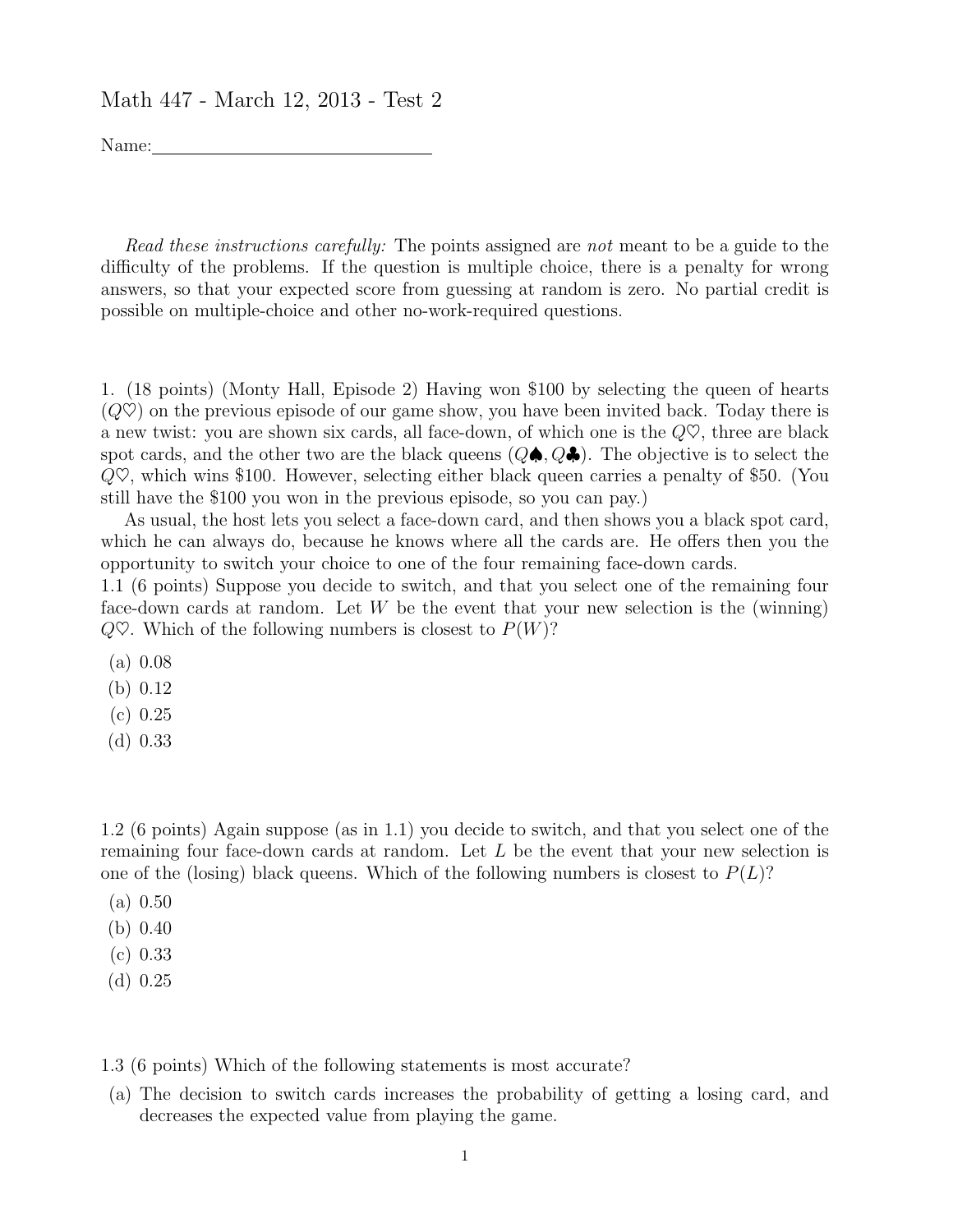- (b) The decision to switch cards increases the probability of getting a winning card, and increases the expected value from playing the game.
- (c) The decision to switch cards decreases the probability of getting a losing card, but does not change the expected value from playing the game.
- (d) The decision to switch cards increases the probability of getting a winning card, and increases the probability of getting a losing card.

2. (12 points) (Monty Hall, Episode 3) Having won another \$100 in Episode 2 by selecting the  $Q\heartsuit$  again, you are invited back for Episode 3. Once again you are shown six cards, all face-down, of which one is the  $Q\nabla$ , three are black spot cards, and the other two are  $Q\spadesuit, Q\clubsuit$ . The prize for selecting the  $Q\heartsuit$  is again \$100, and the penalty for a black queen (as before) \$50.

Once again you select a card at random from one of the six face-down cards. And now comes the twist of Episode 3: your host offers, for a fee, to show you a black queen instead of showing a black spot card. (Remember, the host can always do this because he knows where all the cards are.) After you pay the fee you may switch your selection to one of the four remaining face-down cards.

2.1 (6 points) Suppose you decide to pay the fee, see a black queen, switch, and that you select one of the remaining four face-down cards at random. Let  $L$  be the event that your new selection is the remaining (losing) black queen. Which of the following numbers is closest to  $P(L)$ ?

- (a) 0.18
- (b) 0.12
- (c) 0.06
- (d) 0.24

2.2 (6 points) Which of the following statements about the fee to see a black queen is most accurate?

- (a) It would increase your expectation to pay a \$15 fee to see a black queen, but paying \$20 would decrease your expectation.
- (b) Seeing the black queen instead of a black spot card decreases your expectation, so any fee paid is too much.
- (c) Paying a fee of either \$15 or \$20 will increase your expectation, and you should be willing to pay either.
- (d) Paying a fee of either \$15 or \$20 will decrease your expectation, so you should be willing to pay neither.

3. (20 points) As items come to the end of a production line, an inspector chooses which items are to go through a complete inspection. Ten percent of all items produced are defective. Sixty percent of all defective items go through a complete inspection, and 20% of all good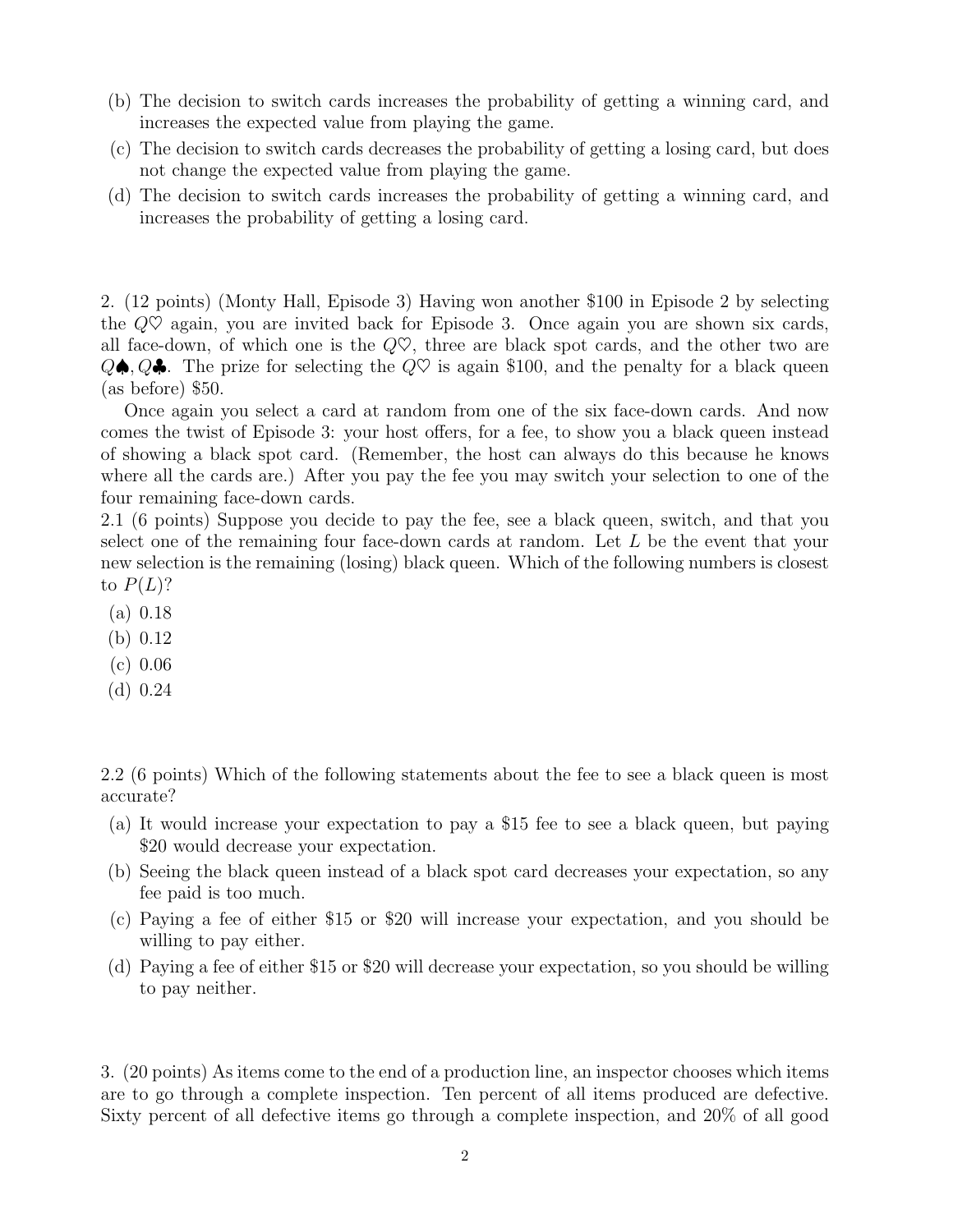items go through a complete inspection. Given that an item is completely inspected, what is the probability it is defective?

a. (4 points) Establish notation: name the relevant events.

b. (4 points) What does the statement of the problem tell you about the probabilities of the events named in (a)?

c. (4 points) Give an equation relating the probabilities in (b) to the desired answer.

d. (8 points) Solve the problem: given that an item is completely inspected, what is the probability it is defective?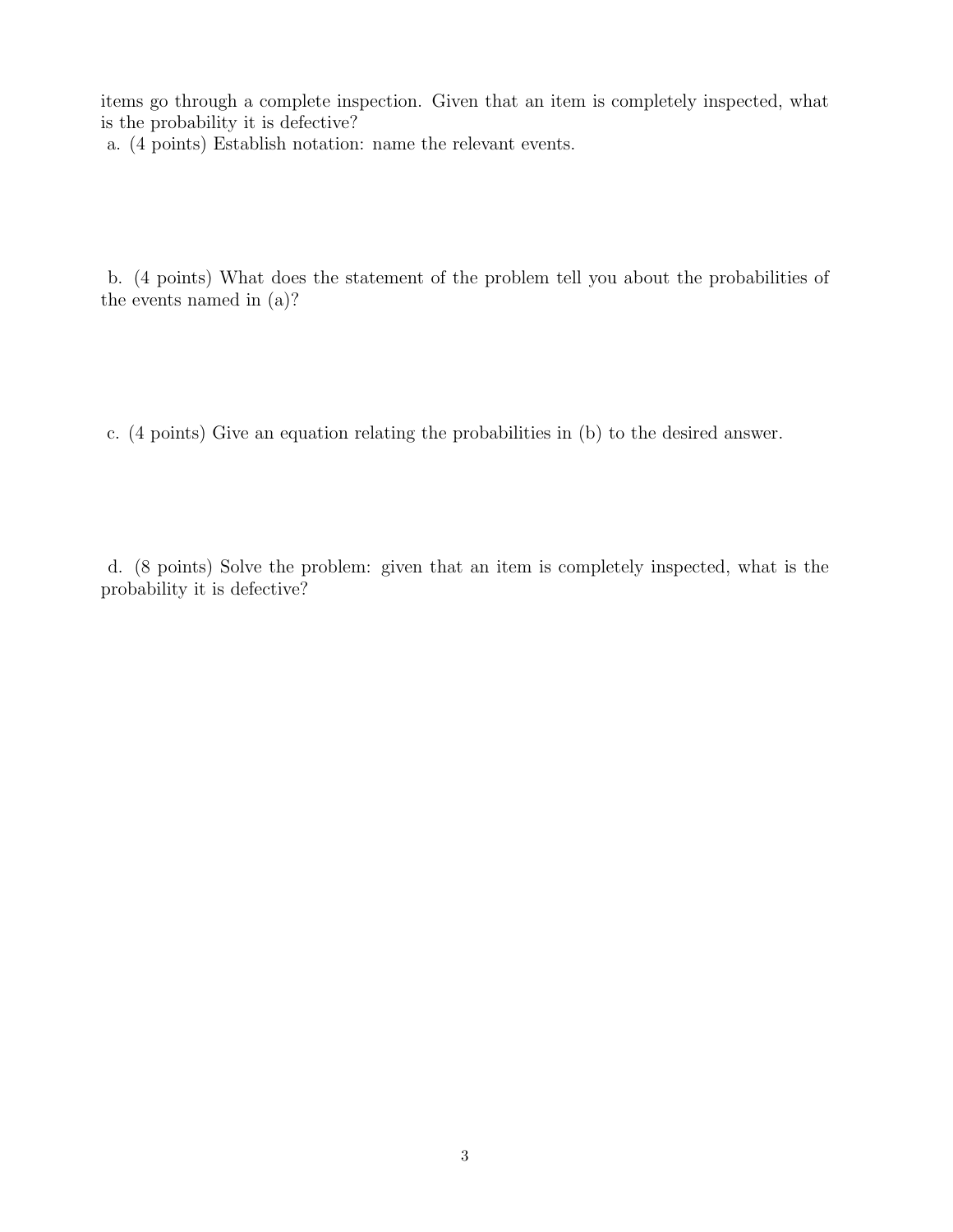4. (12 points) Let Y be a random variable with  $p(y)$  given in the table below.<br> $y \mid 1 \quad 2 \quad 3 \quad 4$  $y \begin{array}{|c|c|c|c|} \hline 1 & 2 & 3 & 4 \ \hline \end{array}$  $p(y)$  | 0.4 0.3 0.2 0.1 a. (4 points) Find  $E[Y]$ 

b. (4 points) Find  $E[Y^2]$ 

c. (4 points) Find  $V[Y]$ 

5. (9 points) (A best-of-9 series) Two teams A and B play a series of games until one team wins 5 games. (Tied games are not possible.) The results of the games are independent and the probability of  $A$  winning each game is 0.7. The probability that the series lasts exactly 6 games is closest to

- (a) 0.16
- (b) 0.24
- (c) 0.34
- (d) 0.61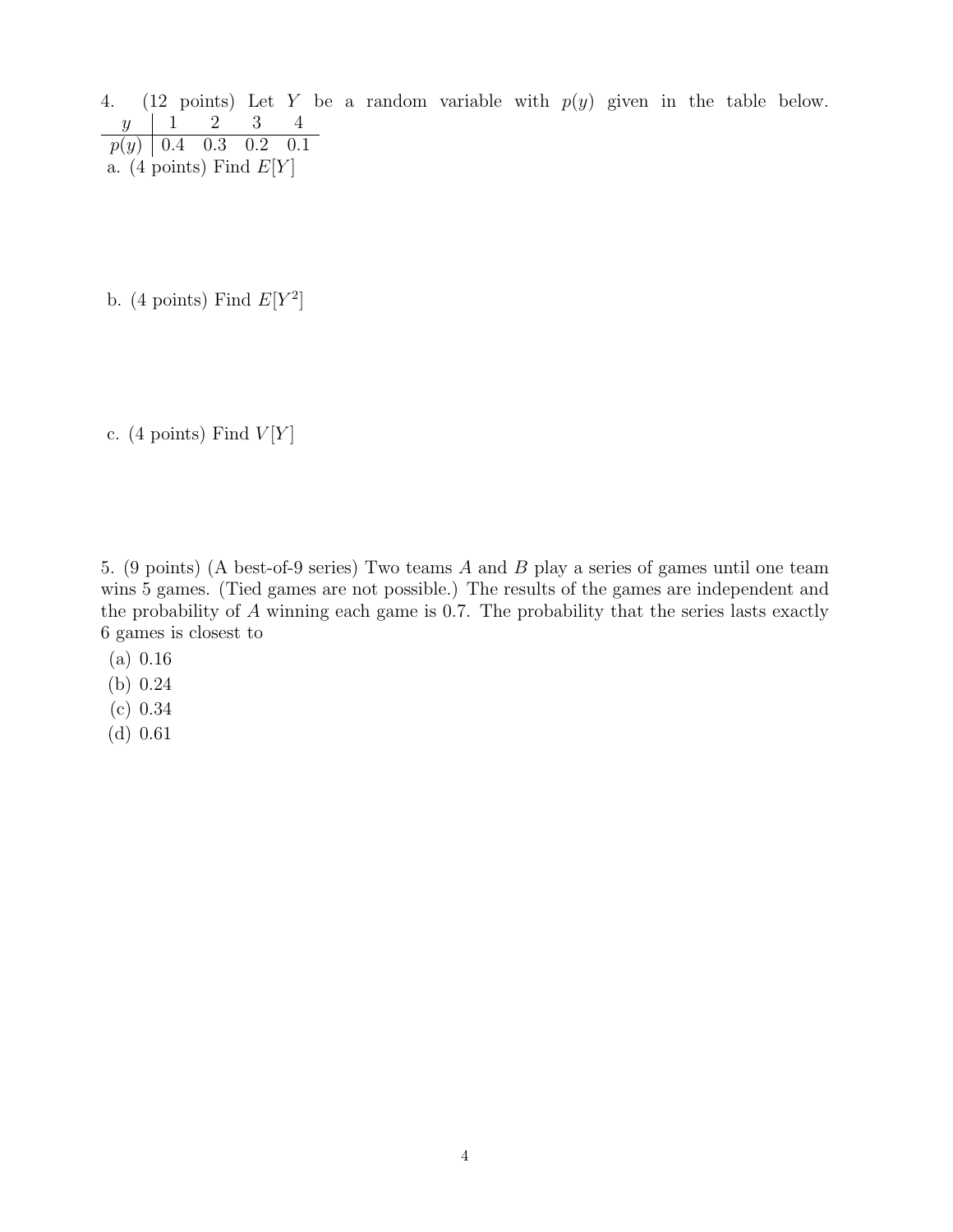6. (20 points) Two people took turns tossing a fair die until one of them tossed a 6. Person A tossed first, B second, A third, and so on. Given that person B threw the first 6, what is the probability that B obtained the first 6 on her third toss (that is, on the sixth toss overall)?

a. (3 points) Let B be the event that B throws the first 6. Let T be the event that B throws the first 6 on her third toss. In terms of  $B$  and  $T$ , what conditional probability does the problem ask for?

b. (3 points) Give the definition of the conditional probability referred to in (a).

c. (4 points) Find  $P(B \cap T)$ .

d. (10 points) Solve the problem, i.e. find the conditional probability referred to in (a).

7. (16 points) In southern California, a growing number of individuals pursuing teaching credentials are choosing paid internships over traditional student teaching programs. A group of eight candidates for three local teaching positions consisted of five who had enrolled in paid internships and three who enrolled in traditional student teaching programs. All eight candidates appear to be equally qualified, so three are randomly selected to fill the open positions. Let Y be the number of internship trained candidates who are hired.

- a. (4 points) The distribution of Y is
- (a) binomial
- (b) negative binomial
- (c) Poisson
- (d) geometric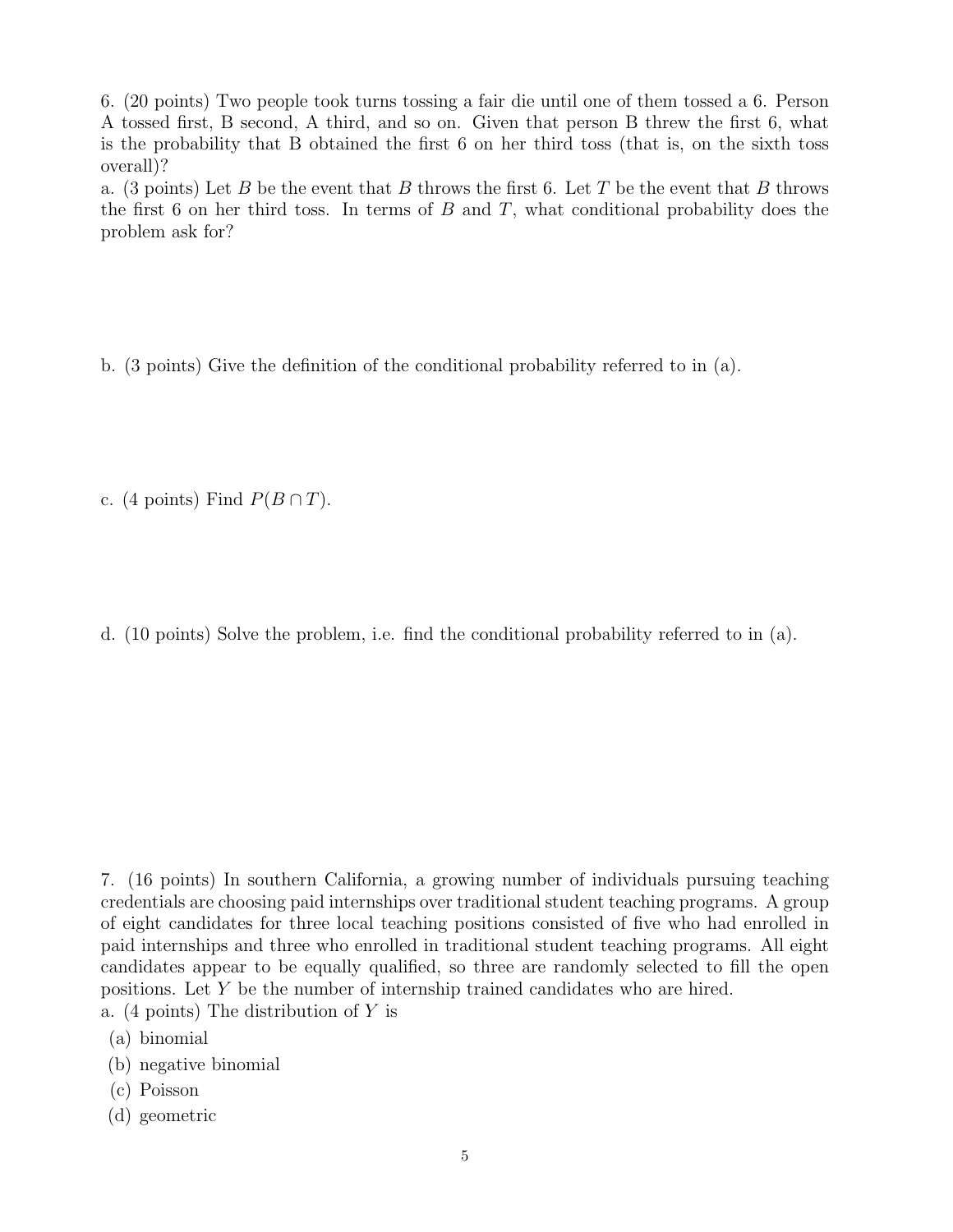(e) hypergeometric

b. (4 points) Find the probability that exactly two internship-trained candidates are hired.

c. (4 points) Find  $E[Y]$ .

d. (4 points) Find  $V[Y]$ .

- 8. (20 points) Let Y be a Poisson random variable with parameter  $\lambda$ .
- a. (4 points) Give the probability function  $p(y) = P(Y = y)$ .

b. (4 points) Give the definition of the moment generating function  $m(t)$  of Y.

c. (4 points) From the definition of moment generating function, write down a series for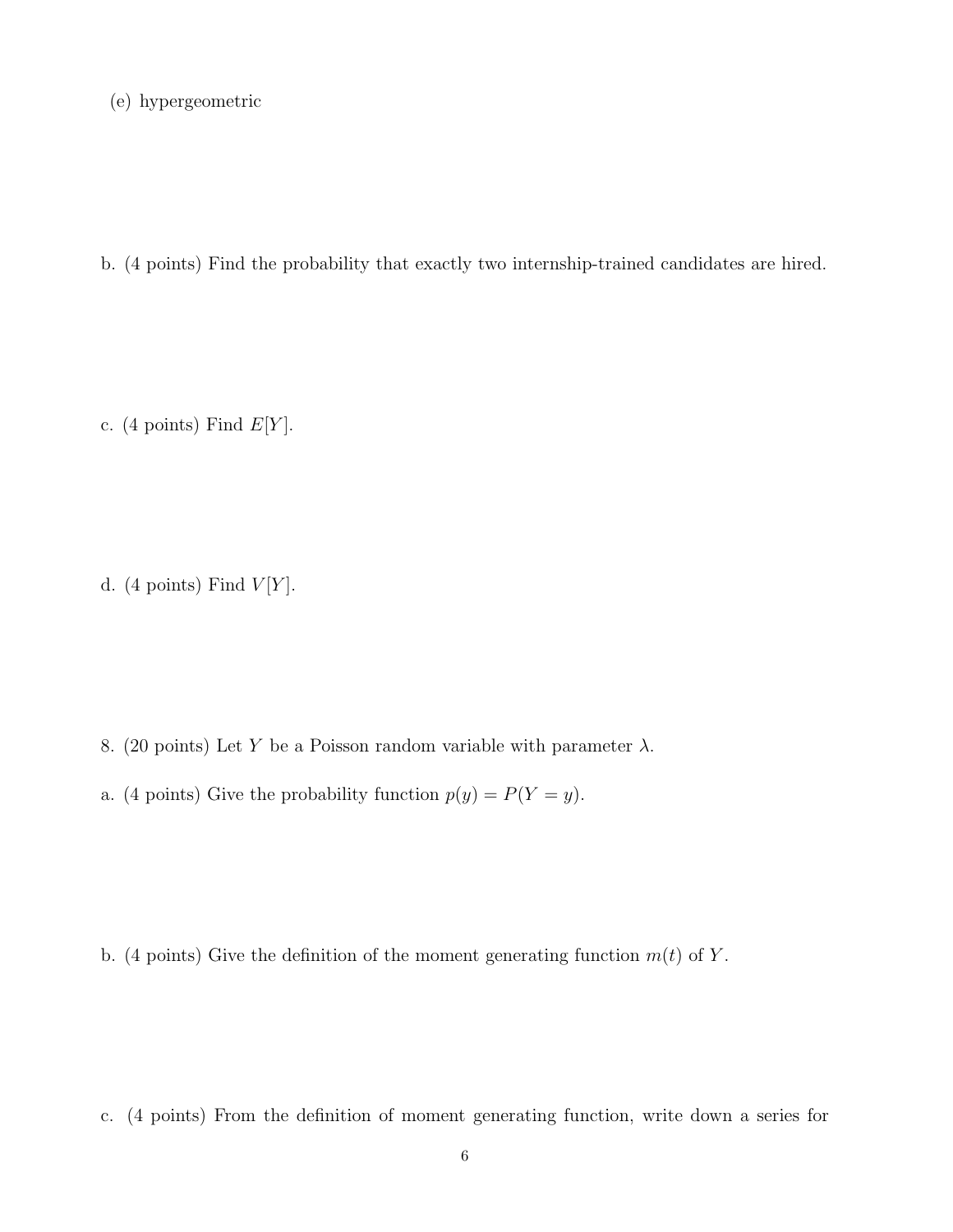$m(t)$ .

d. (8 points) Sum the series and give an expression for  $m(t)$ .

9. (20 points) Let Y be a random variable with probability function given by  $p(-1) = \frac{1}{8}$ ,  $p(0) = \frac{3}{4}$ , and  $p(1) = \frac{1}{8}$ . a. (1 point) Find  $E[Y]$ .

b. (4 points) Find  $V[Y]$ .

c. (6 points) One part of Tchebysheff's Theorem gives an inequality for  $P(|Y - \mu| < k\sigma)$ . State the *other* part of Tchebysheff's Theorem (the other inequality).

d. (11 points) Let  $k =$  and Y be the random variable of this problem. Find both sides of the inequality you gave in (c).

10. (6 points) Let a be a real number and Y a random variable. The variances  $V[Y]$  and  $V[aY]$  are related by which of the following equations:

(a)  $V[aY] = |a|V[Y]$